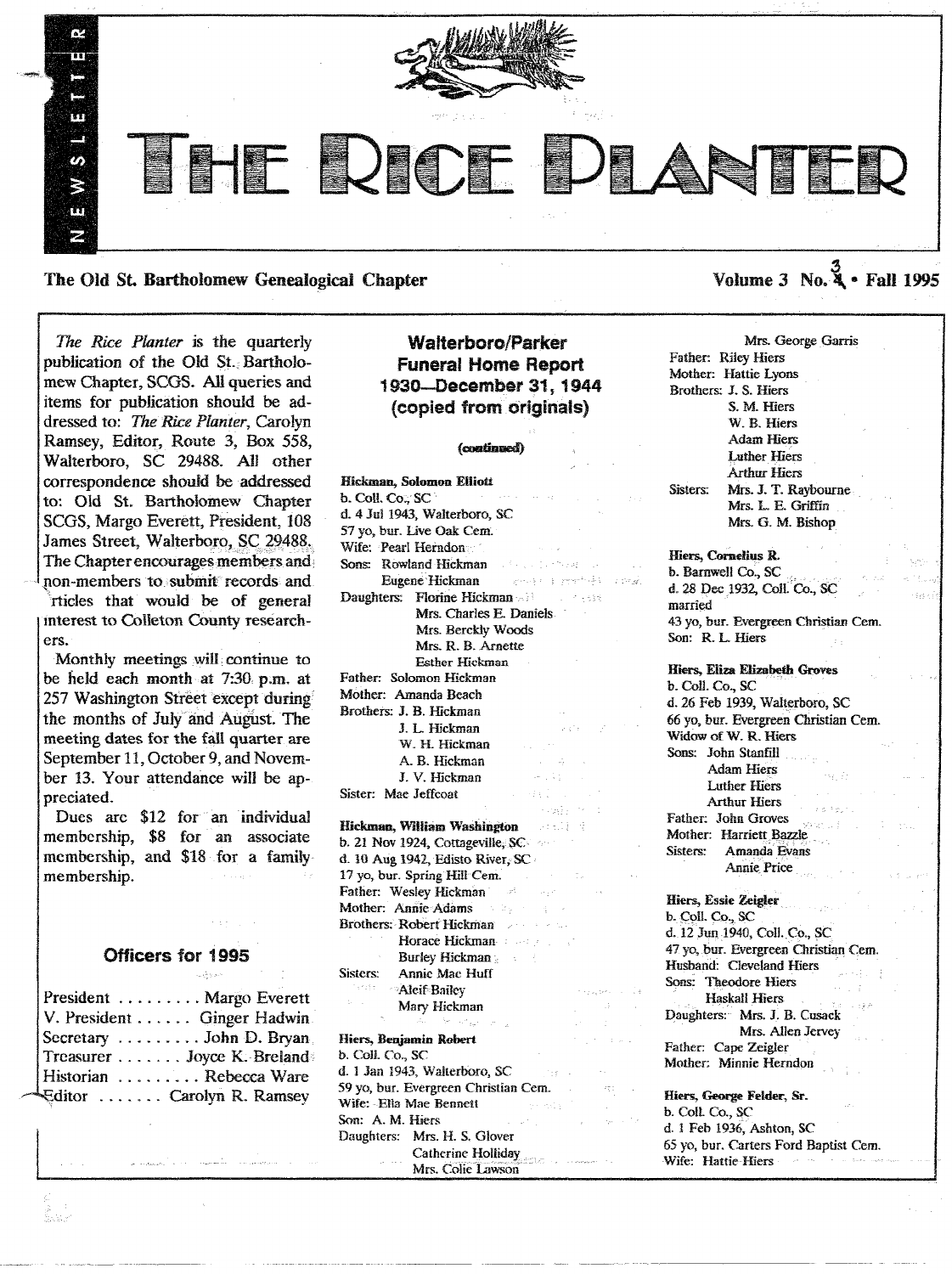# The Old St. Bartholomew Genealogical Chapter

#### Sons: G. Felder Hiers, Jr. John Hiers Daughter: Bessie Lee Hiers Father: George Hiers Mother: Mary Hiers Rebecca Padgett Sisters: Martha Bishop Clennie Bishop

#### Hiers, Harley

b. Coll. Co., SC d. 31 Oct 1930, Coll. Co., SC 79 yo, bur. Evergreen Christian Cem. married leaves several children Father: Solomon Hiers Mother: Mary Carter leaves 4 brothers, 2 sisters

#### Hiers, Joseph Earl

b. Coll. Co., SC d. 3 Dec 1942, Coll. Co., SC 52 vo. bur. Carters Ford Baptist Cem. Wife: Zada Trowell Hiers Sons: Eddie Hiers **Clemson Hiers** Percy Hiers Daughter: Mrs. J. W. Herndon Father: J. J. Hiers Mother: Mobly Murdaugh Brothers: F. N. Hiers J. A. Hiers J. F. Hiers M. K. Hiers H. J. Hiers Sisters: Mrs. H. H. Cummings Maggie Godley Mrs. A. F. Brooks

## **Hiers**, Juanita

b. 24 Jan 1941, Walterboro, SC d. 4 May 1941, Walterboro, SC 3 mo. bur. Live Oak Cem. Father: A. R. Hiers Mother: Evelyn Tucker Brother: James Edward Hiers

Hiers, Louisa Ackerman b. Coll. Co., SC d. 13 Feb 1944, Walterboro, SC 87 yo, bur. Ackerman Cem. Widow of Rev. J. T. Hiers Sons: E. T. Hiers J. T. Hiers W. C. Hiers Daughter: Mrs. M. H. Hiott Father: Rev. S. W. Ackerman Mother: Prudence Fox Sisters: Mrs. M. J. Reeves Mrs. L. O. Gatch

Hiers, Lucion Beach b. Coll. Co., SC

d. 2 Dec 1931 36 yo, bur. Evergreen Christian Cem. married leaves child Father: Riley Hiers leaves several brother and sisters

#### Hiers, Mary Ellen Avant

b. Coll. Co., SC d. Columbia, SC 66 vo. bur. Live Oak Cem. Husband: D. C. L. Hiers Sons: Bruce Hiers - C. A. Hiers **Hart Hiers** John Hiers  $\approx$ Daughters: Mrs. B. H. Graves Mrs. T. E. Griphy Mrs. J. S. Sims Father: Barnwell Avant Mother: Miss Hiott **Brother: Julius Avant** Sister: Mrs. C. Sauls

#### Hiers, Sara Melinda Saunders

b. 5 Jan 1875, Coll. Co., SC d. 7 Sep 1931, Coll. Co., SC 56 yo, bur. Doctor's Creek Baptist Cem. Husband: Robert L. Hiers Sons: Hubert J. Hiers Herman L. Hiers Daughters: Fannie Bell Goss Tweedie Hiers Father: Griffin Garris Saunders Mother: Elizabeth Goodwin

#### Hiers, S. J.

b. Coll. Co., SC d. 15 Aug 1935, Walterboro, SC 81 yo, bur. Evergreen Christian Cem. Wife: Emily R. Hiers Sons: Henry Hiers **Cleveland Hiers** L. P. Hiers F. P. Hiers Daughter: Mamie Zeigler Father: Solomon Hiers Mother: Mary Carter Brothers: J. J. Hiers D. C. L. Hiers Lonnie Hiers Sisters: Mrs. Jimmie Carter Mrs. L. H. Zeigler

## **Hill, Beatrice Reeves**

b. Coll. Co., SC d. 5 Mar 1934, Cottageville, SC 24 yo, bur. Cottageville Cem." Husband: S. B. Hill Son: Barton Hill Daughter: Mary Elane Hill Father: T. J. Reeves Mother: Sara Saulsberry

**Brothers: Herman Reeves Rufus Reeves Ruffin Reeves Earl Reeves Lucille Reeves** Sisters: Nellie Reeves · **Connie Reeves** 

## Hill. Charlie A. b. 23 Feb 1848, Coll. Co., SC d. 28 Jun 1931, Coll. Co., SC  $-84$  yo, bur. Fox Cem. Widower Sons: C. M. Hill J. R. Hill R. M. Hill L B. Hill Daughters: Mrs. C. S. Spell Mrs. Oscar Price Mrs. J. A. Smith Mrs. I. R. Reeves Mrs. W. R. Spell Father: Captain John R. Hill Mother: Mary Addison Brother: J. N. Hill Half brother: Oscar Hill **Hill, Ellen Heaton** b. Dorchester Co., SC d. 18 Mar 1943. Round O. SC 81 yo, bur. Gruber Cem. Husband: Frank M. Hill Sons: David Hill John H. Hill Thomas F. Hill Jimmie S. Hill Daughter: Bertha Hill

Brothers: William Heaton Tom Heaton Sister: Sallie Heaton

Hill, Henry b. Coll. Co., SC d. 1 Oct 1935, Walterboro, SC 22 yo, bur. Pine Grove Baptist Cem. Wife: Clara Nettles Hill Father: Sifley Hill Mother: Mattie Searson **Brothers: Douglas Hill** Otis Hill Roy Hill Sister: Florence Hill

#### **Hill. Herbert Matthew**

b. Coll. Co., SC d. 14 Jun 1939, Cottageville, SC 17 yo, bur. Williams Cem. Father: J. R. Hill Mother: 'Sallie Smith Brothers: Rev. C. E. Hill  $C$ , A. Hill **J. R. Hill** A. J. Hill

# Volume 3 No. 3 . Fall 1995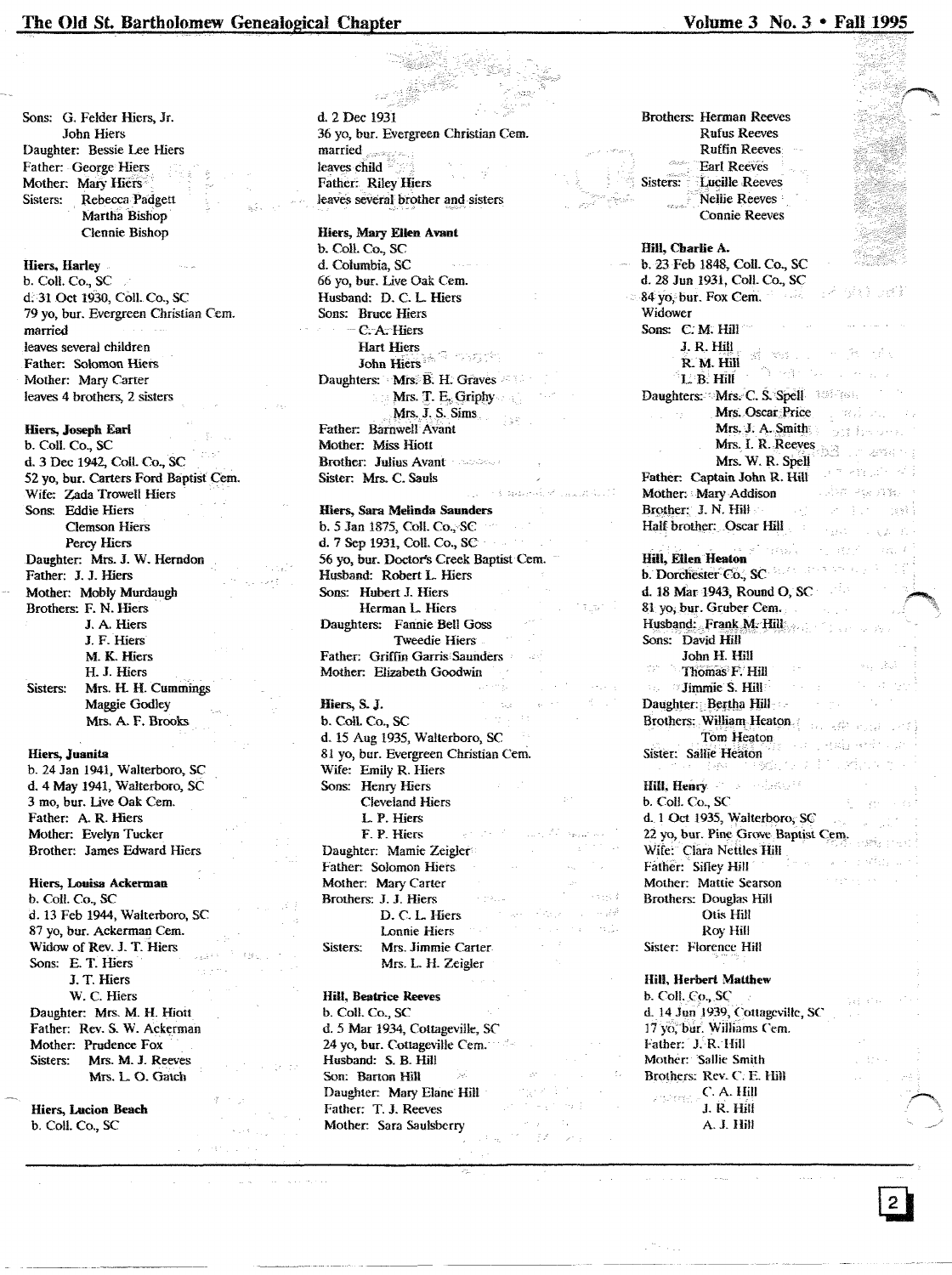Sisters: Mrs. G. L. Newton Janie Hill Hattie Hill Hill, John Napoleon b. Call. Co., SC d. 10 Apr 1936, ColI. Co., SC 83 vo, bur. Peniel Methodist Cem. Wife: Harriett Smoak Hill Sons: J. S.Hill Roy Hill Daughters: Mrs. J. A Hirmant Mary Harding Mrs. G. M. Turner Father: John Hill Mother: Miss Reeves Half Brother. Robert Hill .<br>Franklin Hill, Lewis Ernest b. Coil. Co., SC d. 22 Feb 1941, Walterboro, SC 71 vo, bur. Fox Cem. Widower of Alice Whilden Sons: Herman Hill W. Mack Hill Daughters: Mrs. Jasper Smoak Mrs. F. B. Breland Mrs. E. P. Campbell Mrs. C. E. Gamble Mrs. Lee Marvin Mrs. Robert Crawford Father: John Hill Seppe Format Constanting . Mother: Margaret Fox Hill, Luther Barrard b. Coil. Co., SC d. 17 Nav 1937, Coil. Co.,SC 46 yo, bur. Red Oak Cem. Wife: Julia Dandridge Father: C. A. Hill Mother: Rachel Fox Brothers: C. M. Hill. J. R. Hill ... R. M. Hill Sisters: Mrs. C. S. Spell Mrs. O. P. Price Mrs. J. A. Smith Mrs. W. R. Spell Mrs. I. R. Reeves Hill, Mary Spell b. Cottageville, SC d. 18 Oct 1933 57 yo, bur. Williams Cem. Husband: C. M. Hill Sons: R. M. Hill Clanson C. Hill E. V. Hill $\| \cdot \|_{\mathbb{R}^d \times \mathbb{R}^d \times \mathbb{R}^d}$ ExoHili Robby Hill

Daughters: Mrs. Quillie Rhode Mrs. Mike Rhode Mary Hill

Father: Henry Spell Mother: Elizabeth Huff Brothers: W. R. Spell S. P. Spell E. D. Spell A C. Spell T. A Spell Sisters: Mrs. G. S. Jaques Mrs. David Huff Mrs. Copeland

Hill, Phillips Spurgeonccc.

b. Call. Co., SC d. 10 Oct 1940, Round O, SC Annell Leonard Bealt 81 yo, bur. Fox Cemera Cardinal and a comparation Wife: Mary Ann Seigler Hill and the control of Son: F. W. Hill of the space Daughters: Mrs. K. K. Bluer Mrs. E. E. Driggers Father: William Hill Mother: Elizabeth Fox Brother: Harvey Hill Sister: Mrs. A. O. Hiott

Hill, Thomas A. b. ColI. Co., SC d. 7 Mar 1939, Round 0, SC 64 yo, bur. Kinsey Cern. Wife: Annie Dodd Hill Son: J. C. Hill Father: J. E. Hill Brothers: Julian Hill Stonewall Hill لالاحين Sisters: Mrs. A. J. Gatch  $\mathcal{A} \sim \mathcal{A}$ Mrs. W. D. Reed.

Hilliard. Ethel Frances b. Sumter, SC d. 11 Dee 1941 12 yo, bur. Troy Cem., Troy NC Father: L A: Hilliard Mother: Leona Outlaw Brothers: L A. Hilliard, Jr. Robert Lee Hilliard Sister: Barbara Ann Hilliard

Hinshilwood, Arch b. 18 Feb 1856, Salem, OH d. 8 Oct 1932, Walterboro, SC 76 vo, bur. Wade Park Cem., Cleveland, OH Wife: Alice P. Hinshilwood ويربره Father: John Hinshilwood Mother: Lillie Landen

------------- -----------------------------~--- ----------------------"-\_.\_--\_ ..

Hiott, Baby Boy b. Coli. Co., SC d.27 Mar 1942, Walterboro, SC bur. Fox Cem. Father: Walter Hiott Mother: Elsie Pearl Griffin

Hiott. (Male Child) b. CoIl. co.,se

d.3 Dee 1930 10 yo, bur. Doctor's Creek Baptist Cem. Father: Junior Fender Mother: Eva Hiotl Brothers/Sisters: 7

Hiott, Benjamin G. b. 17 Oct 1858, Coli. Co., SC d. 26 Jan 1942, Coli. Co., SC 83 yo, bur. Doctor's Creek Baptist Cem. Widower of Annie E. Hiott/Martha B. Fender Sons: Cleveland C. Hiott C. Lee Hiott Benjamin J. Hiott Josiah T. Hiott Moody V. Hiott Merrick H. Hiot Daughters: Mrs. R. S. Breland Mrs. J. J. Fender Mrs. A H. Hiott Mrs. Cyril G. Bouches Mrs. Bert C. Peeples Father: Alfred Hiott Mother: Mary Crosby Brothers: M. H. Hiott A. O. Hiott

Hiott, Dacy b. Coil. Co., SC d. 24 Oct 1930 19 yo, bur. Evergreen Christian Cem. Father: Bunyan Hiott Mother: Laura Smith Brothers: 11 Sisters: 2

# Hiott, David Ruffin

b. 27 Mar 1881, Coli. Co., SC d. 29 Dee 1941, Ravenel, SC 60 yo, bur. Zion Baptist Cern. Wife: Sadie Jordan Hiott Sons: E. J. Hiott C. D. Hiott Daughters: Mrs. R. V. Hiers Gracie Hiott Louise Hiott Mother: Martha Hiott Brother: Harry W. Hiott Sister: Hattie Jordan

Hiott, Effie L. Jones b. 11 Feb 1917, ColI. Co., SC d 3 Jun 1941, Walterboro, SC 24 yo, bur. Doctor's Creek Baptist Cern. Husband: W. D. Hiott Son: Arthur Hiott.... Father: Eldon Jones Mother: Janie Saulsbury Brother: Cecil Jones Half sisters: Janie Mae Hiott Martha Hiott

Hiott, Elizabeth Herndon Frank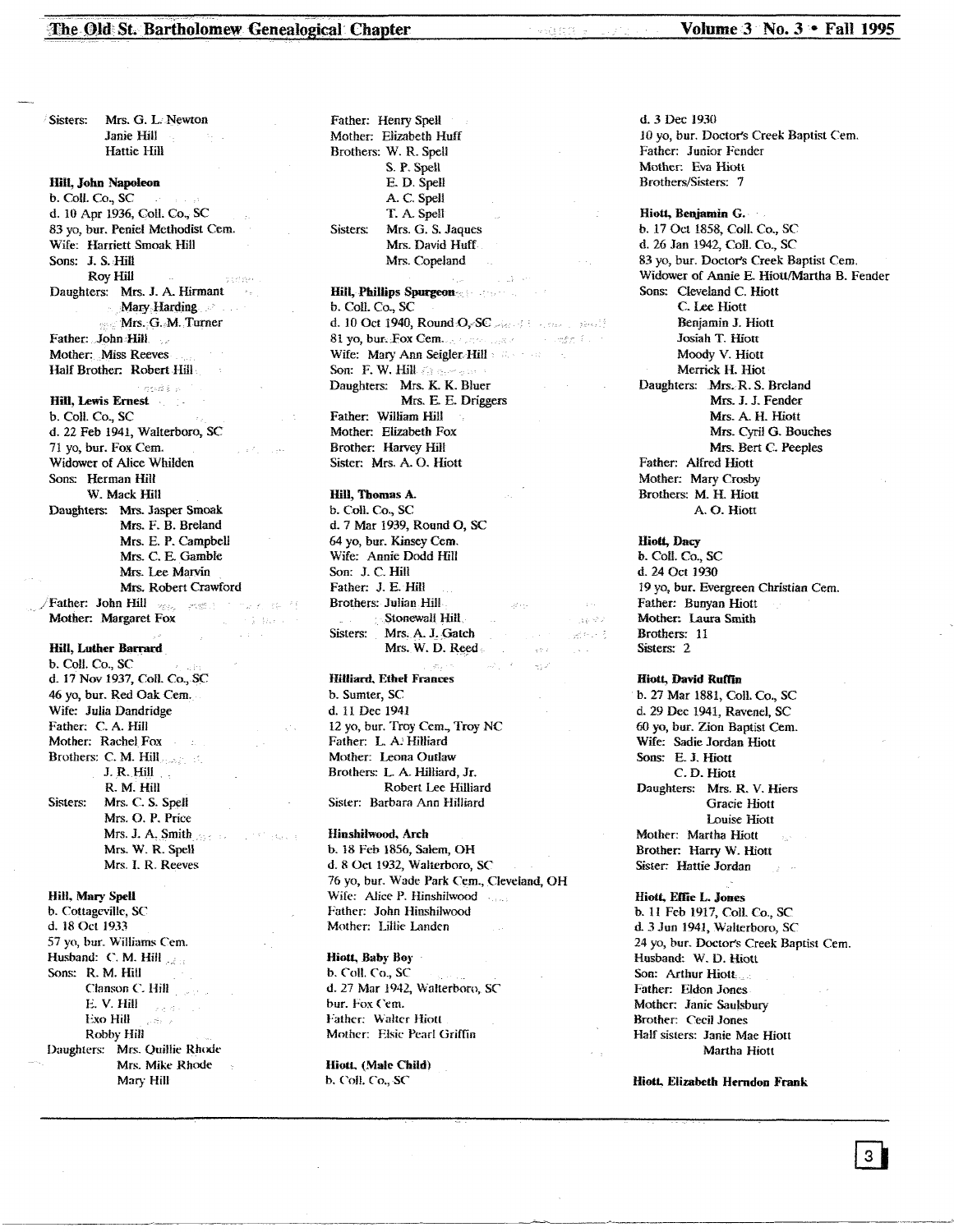b. Coli. CO., SC d.5 Mar 1938, Coli. Co., SC 48 yo, bur. Grace Advent Christian Cern. Husband: L. P. Hiott Son: Preston L Hiott Daughters: Reba Watts Erma McPhariand Uretha Hiott Father: P. W. C. Herndon Mother: Ettie Griffin Brothers: Harly Herndon Allen Herndon Marion Herndon

#### Hiott., James

b. Walterboro, SC d. 1 Nov 1943, Walterboro, SC 9 mo, bur. Grace Advent Christian Cem. Father: Fred Hiott, Jr. Mother: Nellie Hayden Brothers: Jack Hiott Bobby Hiott

#### Hiott, James Fred b. Coil. Co., SC

d. 1 Oct 1944 67 yo, bur. Grace Advent Christian Cern. Wife: Sula Oquinn Hiott Son: Fred Hiott, Jr. Daughters: Mrs. L. C. Anderson Mrs. G. A. Stillwell Father: Joseph Hiott Mother: Annie Thompson Brothers: Albert Hiott Bunyan Hiott

心酸度 计字母运行

s Portugale

#### Hiott, James Haskell

 $\label{eq:1} \mathcal{L}_{\mathcal{A}}(\mathbf{x}) = \mathcal{L}_{\mathcal{A}}(\mathbf{x}) + \sum_{i=1}^n \sum_{j=1}^n \mathcal{L}_{\mathcal{A}}(\mathbf{x}) \mathcal{L}_{\mathcal{A}}(\mathbf{x})$ b. Coli. Co., SC d. 16 Jan 1935, Walterboro; SC and the first 26 yo, bur. Zion Baptist Cem.  $\mathbb{R}^n$  . contains the state of Single Single Father: J. W. Hiott tagli c Mother: Mary Lemacks Brother: John A. Hiott and the con-Sister: Mrs. George Huff 2008 (中国) 夏欧 Hiott. Janie Felicia b. Coil. Co., SC iunus Alge d. 8 1u11935, ColI. Co., SC 23 yo, bur. Black Creek Baptist CEm. Single inger (f. Father: J. M. Hiott Mother: Jewel Bowers (2002) 27 and Brother: Elijah Hiott Step brother: Brown Crosby Sisters: Mrs. Horace Oquinn Mrs. J. W. Sweat Minnie Lee Hiott Step sisters: Ruby Crosby Jessie Crosby

#### Hiott. Joseph

b. S1. Matthews, SC

d. 1 Nov 1939, Walterboro, SC 31 yo, bur. St. Matthews Baptist Cem. Wife: Mrs. J. C. Hiott Son: James Capers Hiott Daughter: Lewellyn Hiott Father: J. Cope Hiott Mother: Bessie Dodd Brothers: Erskin Hiott Thomas Hiott Sisters: Mrs. J. A. Rulledge Annie Laurie Hiott Patricia Ruth Hiott

#### Hiott. l.aurie Elizabeth Smith

b. 13 May 1875, Valdosta, Ga. d. 3 Aug 1940, Coli. CO.,SC 65 yo, bur. Evergreen Christian Cem. Husband: Bunyan Hiott Sons: J. C. Hiott Earl Hiott in and Arnold Hiott Ben Hiott D. V. Hiott lvey Hiott Harmon Hiott Monie Hiott Parker Hiott A. B. Hiott Sherwood Hiott Daughters: Mrs. W. H. Groves Mrs. H. I. Crosby Father: Paul Smith· Mother: Hattie Pryne Brother: Adam Smith Sisters: Mrs. H. B. Hodge Mrs. Charlie Valentine  $\Delta_{\rm B}$  and  $\Delta_{\rm B}$ 

# Hiott, Laurie Preston

b. Coli. Co., SC d. 20 May 1944, Coll. Co., SC<sup>(2013)</sup> Williams 58 yo, bur. Grace Advent Christian Cem. Wife: Mattie Ayer Hiott Son: Laurie P. Hiott, Jr/:: Daughters: Reba Watts's and the con-Mrs; Tony Pico Father: L. 1. Hiott Mother: Ester Elizabeth Shaw Brothers: L. N. Hiott L J. Hiott, Jr. Charlie D. Hiott W. C. Hiott

Hiott. Lawrence Levi b. Coli. Co., SC d. 31 Dec 1934, Coll. Co., SC **SECULARE** i vi vodeli ist e 57 yo, bur. Black Creek Baptist Cem. Wife:.· Annie Bishop 毒素 2.  $\Sigma_{\rm pDM}$ Son: Hubert Hiott Daughters: Senie Hiott in avet l Jeanette Hiott Father: Lege Hiott Mother: Annie Elizabeth Bailey (1999), 2007 (2003) card Books Brother: J. N. Hiott

Sisters: Mrs. J. W.Fisk Ann Preavaux

#### Hiott. Leonard

b. ColI. Co., SC d. 6 Apr 1938, Coli. Co., SC 31 yo, bur. Zion Baptist Cern. Wife: Myrtle DuBois Father: Willie Hiott

#### Hiott, Lonnie

b. Walterboro; SC d. 2 Dec 1940, Walterboro, SC<sup>+</sup> 56 yo, bur. Evergreen Christian Cem. Single Father: W. M. Hiott Mother: Sue Hiott Half brothers: Melvin Hiott Roy Hiott Sister: May Sanders

Hiott. Martin Luther

b. Coli. Co., SC d. 25 Nov1931 61 yo, bur. Sandy Dam Methodist Cern. Single Father: L. R. Hiott Mother: Ella Larisy Brother: Lawrence C. Hiott Sister: Mrs. A. P. Hiott

#### Hiott, Mary Williams

b. Coil. Co., SC d. 7 Jan 1938, Round 0, SC 37 yo, bur. Hiott Cem, Round 0 Husband: James Hiott Father: Jeff Williams Mother: Amy Williams

Hiott., Mary Ann b. 29 Jan 1942, Walterboro, SC d. 5 Jun 1942, Walterboro, SC 4 mo, bur. Pleasant Grove Baptist Cem. Father: Floyd B. Hiott Mother: Elizabeth Peeples

Hiott, Mary Martha Lemacks b. Coll. Co., SC d. 11 Dec 1941, Walterboro, SC<sup>267</sup> ,(,5 yo, bur. Zion Baptist Cern. Widow of John Washington Hiott Son: Alvalee Hiott Daughter: Mrs. George Huff Father: Silas Lemacks Mother: Sarah Lemacks<sup>4884</sup> Brothers: Jim l.emaeks **Bud Lemacks** Melvin Lemacks Sisters: Mrs. Willie Walling Mrs. Ben Walling Mrs. John Roberts Mrs. Berry Fisk 131

 $\mathcal{A}^{\text{intra}}_{\text{intra}}$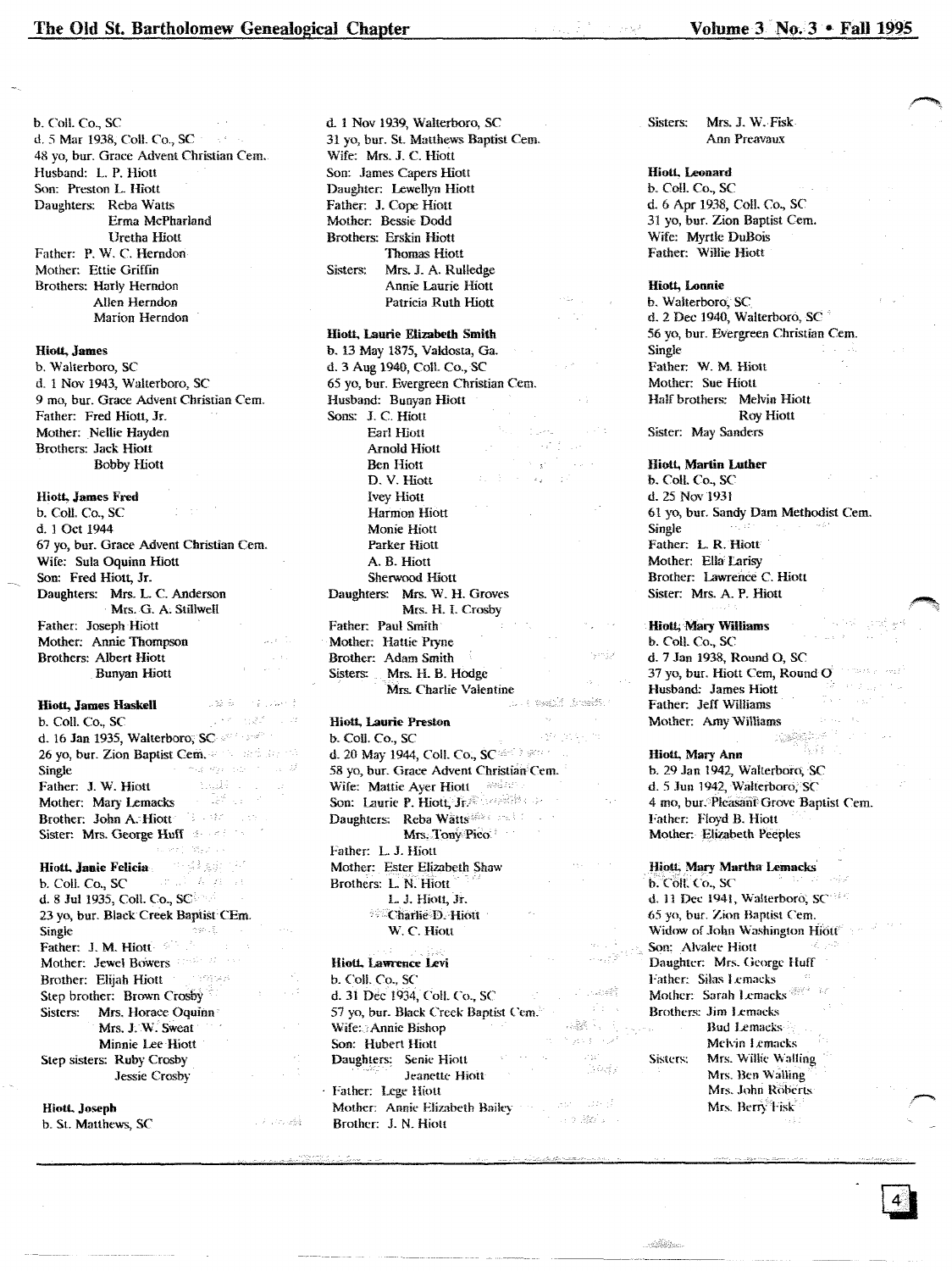Hiott, Myrtle Dubois b. Coli. Co., SC d. 6 Apr 1938, ColI. Co., SC 24 yo, bur. Bethel Cem. Husband: Leonard Hiott Son: Harold Riggs Father: R. L. DuBois Mother: sarah J. Bryant Brothers: Johnny Lee DuBois Marshall DuBois Sisters: Inez DuBois Mrs. Smith Padgett Bessie DuBois

Hiott, Nora Crosby

b. Coil. Co.,SC d. 22 Jul 1938, Walterboro, SC 25 yo, bur. Mt. Carmel Methodist Cem. Husband: Parker Hiott Son: Cleveland Hiott Daughter: Harriet Ruth Hiott Father: Melvin C. Crosby Mother: Bessie Robinson Brothers: Norman Crosby Herman Crosby Jervy Crosby Hazel Crosby Heber Crosby J. Crosby M. C. Crosby Sisters: Mrs. Noel Turnbleston Florine Crosby

#### Hiott, Ollie V.

b. Call. Co., SC d. 22 Sep 1939, Walterboro, SC 46 yo, bur. Doctor's Creek Baptist Cern. Husband: Wyman D. Hiott Sons: Woodrow L. Hiott Birl Hiott Father: Frank Robertson Mother: Ella Ritter Brothers: Franklyn Robertson Herbert Robertson Sisters: Mrs. Ivy Bennett Abigail Carter

#### Hiott, Robert F. (Pvt.) b. 24 Sep 1925, Walterboro, SC

d. 10 Dec 1944, France 19 yo, bur. Live Oak Cern. Single Father: H. Plant Hiott Mother: Mary Caroline Beach Brothers: Edwin Hiott John Hiott David Hiott Sisters: Jacquelyn Hiott Rosemary Hiott

## Hiott, Sarah Augusta Walker

b. Coil. Co., SC d.20 Dee 1933

72 yo, bur. Doctor's Creek Baptist Cern. Widow Father: Isham Walker Mother: Sarah Sanders

Hiott, Silas Newton b. Call. Co., SC d. 21 Dee 1938, Coil. Co., SC 60 yo, bur. Grace, Advent Christian Cern. Wife: Cassie Linder Sons: S. N. Hiott M. Hiott G. W. Hiott C. D. Hiott Daughters: Mrs. Paul Paulk Dorothy Talton Elizabeth Hiott Juanita Hiott Father: John Hiott Mother: Laura Risher Brothers: Steve Hiott Eric Hiott Sisters: Shelley Winters Canty Terry Gaddie Blocker Rosa Atticus

#### Hiott, William M. b. Coll. Co., SC

d. 5 Mar 1937, Walterboro, SC 73 yo, bur. Evergreen Christian Cem. Widower of Pink Crosby Hiott Sons: Lonnie Hiott Melvin Hiott LeRoy Hiott Daughters: Mrs. George Hunt Mrs. Willie Sanders Father: Messic Hiott Brothers: Capers Hiott David Hiott

Hoats, Elizabeth Benton b. Coli. Co., SC d. 8 Oct 1941, ColI. Co., SC 61 yo, bur. Live Oak Cern. Widow of H. H. Hoats Son: W. E. Hoats Daughters: Mrs. A F. Walters Alene Brinson Ruth Willis Viola Hoats Father: A. W. Bunton Mother: Eliza Groves Brother: J. T. Bunton Sisters: Mrs. B. L. Barnes Mrs. J. J. Colson Mrs. J. B. Tucker

# Hoats. William Francis

b. Coil. Co., SC d. 30 Jun 1943 63 yo, bur. Sandy Dam Methodist Cem. Wife: Ida Tucker Hoats

Daughters: Mrs. Charles Allen Mrs. M. Boyd Ritter Father: W. M. P. Hoats Mother: Rosella Nix Brothers: Christopher Hoats Walter Hoats Sisters: Mrs. Ed Loury Mrs. Robert Glenn

Hodge, David b. Coil. Co., SC d. 16 Feb 1931 51 yo, Fendricks Island Wife: Harriet Hodge

Father: Morris Hodge

Hodges, Elvie Crosby b. ColI. Co., SC d. 5 Feb 1943, Walterboro, SC 46 yo, bur. Bedons Baptist Cem. Husband: II. K. Hodges Sons: Raleigh A. Hodges Franklin G. Hodges K. C. Hodges Johnny Hodges Virgil M. Hodges Daughters: Mrs. C. O. Perry Nell Hodges Verice Hodges Father: G. W. Crosby Mother: sallie P. Crosby Brothers: Wesley Crosby Ashley Crosby Corbett Crosby Sisters: Mrs. E. A. Hiott Mrs. P. E. Smith Mrs. C. H. Colson Mrs. R. G. Jennings Mrs. B. C. Colson

Hodges, Jess C. b. Stokes, SC d. 5 Jun 1934, Jacksonboro, SC 14 yo, bur. Bedons Baptist Cem. Father: H. K. Hodges Mother: Elvia Crosby Brothers: Raleigh A1fred·Hodges George Franklin Hodges Johnny Frederick Hodges Moses Virgil Hodges Kenneth Corbett Hodges Sisters: Ola Hodges Vertis Hodges Nell Hodges

#### Hoff, Baby Boy

b. 13 Jan 1943, Walterboro, SC d. 14 Jan 1943, Walterboro, SC 1 do, bur. Live Oak Cern. Father: W. J. Hoff Mother: Elise Padgett Brother: W. J. Hoff, Jr. Sisters: Dot Elise Hoff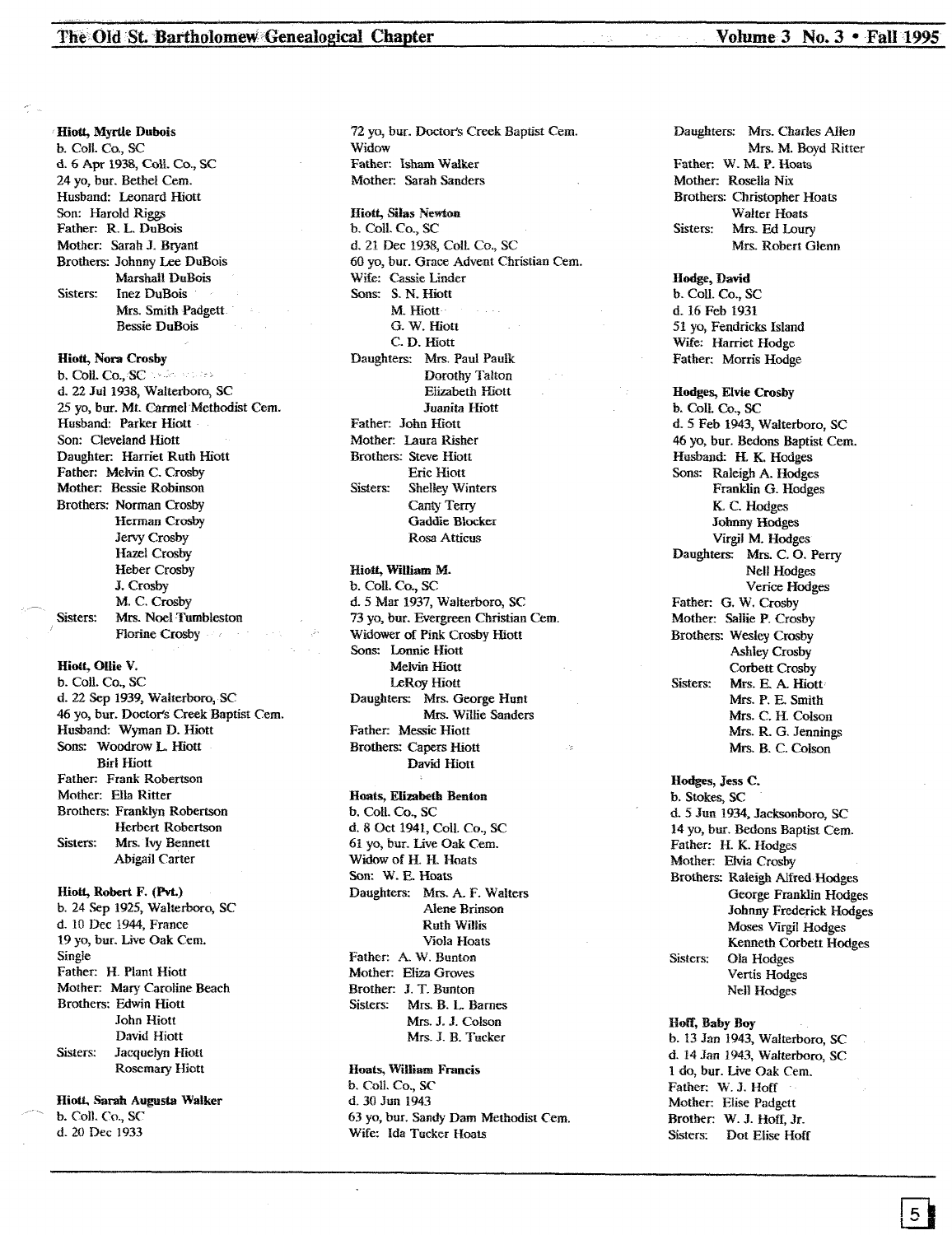Marie Hoff Sybil Hoff

Hoff, Lula Ackerman b. CoiL Co., SC d. 19 May 1934, Walterboro, SC 40 yo, bur. Jordan Cern. Husband: J. W. Hoff Sons: Ulmer Hoff Andrew Hoff Daughters: Mary Hoff Bessie Hoff Father: J. V. Ackerman Mother: Anna Dandridge Brothers: Jimmie Ackerman Mall Ackerman Charlie Ackerman George Ackerman Frey Ackerman Sister: Mrs. Pink Dandridge

Hoffman, Henry William Hugo b. 7 May 1883, Milwaukee, WI d. 13 Mar 1939, Walterboro, SC 55 yo, bur. Brooklyn, NY Wife: Anna Schultz Hoffman Daughters: Bertha Hoffman Helen Hoffman Adeline Hoffman Mother: C. Butsch

Hoffman, Rosa Rentz b. 30 Sep 1865, Bamberg Co. d. 7 Mar 1943, Walterboro, SC 77 yo, bur. Live Oak Cem.<br>Widow of John L. Hoffmar Son: A. E. Hoffman Stepsons: W. G. Hoffman E. V. Hoffman Daughters: Mrs. J. H. Hayden  $\sqrt{\frac{1}{6}}$ Mrs. R. M. Hauser **Mrs. C. M. Bishop**  $\{e^{Q_{\mu}^2}\}$ <br>Father: I. W. Rentz  $\int_{\mathbb{R}^2}$   $\int_{\mathbb{R}^2}$ rather: I. W. Rentz<sub>3, s.</sub>;<br>Mother: Elizabeth Carter<sup>26</sup> Brothers: J. L. Rentz  $\mathcal{A}$ A. K. Rentz  $\sqrt{2\pi}$ Sisters: Mrs. B. B. Goodwin Mrs. J. B. Miley Mrs. G. F. McMillan

Hogan, Sterling James b. Clearwater, FL d.30 May 1937, Coil. Co., SC 27 yo, bur. Clearwater Cern., FL Wife: Iris Carter Daughter: Barbara Hogan Father: L. T. Hogan Mother: Sallie Wallace Sisters: Mrs. L D. Locke Mrs. Earl P. Byrd Ruby Hogan GAil Hogan

HOlden, John b. Coil. Co., sc d. 4 Jul 1936, Coil Co., SC 19 yo, bur. Rose Hill Cern. Single Father: Adam Holden Motber: Rebecca Jenkins

Hale, Samuel Parker

b. TN d. 24 Dee 1942, Walterboro, SC 65 yo, bur. Ebenezer Methodist Cern. Wife: Sallie Prescott Hale Sons: 3 Daughters: 2 Father: John Hale Mother: Sallie Turner Brothers: 2 Sister: 1

Holiday, John Edward b. Summerton, SC d. 6 Jan 1936, Columbia, SC Single Father: Ephram Holiday Mother: Mary Connor

Holmes, Hattle Lee Fields b. Coli. Co., SC d. 10 May 1938, Walterboro, SC 29 yo, bur. Zion Cern. Husband: Charlie Holmes Father: Elias Fields Mother: Annie Fields

Holmes, Isabella Brown b. Call. Co., SC d. 10 Mar 1931, Call. Co., SC 60 yo, bur. Neyles Cern. Husband: Cubin Holmes Father: Fonso Brown Mother: Sue Brown

Holmes, Rosa Glover b. ColI. Co., SC d. 17 May 1933, Walterboro, SC 72 yo, bur. Old House Cern. Husband: George Holmes Father: Paul Glover Mother: Isabella Glover

#### Hooker, Barnett Postelle b. Lexington Co., GA d. 13 Apr 1934 bur. Live Oak Cem. Wife: Ida Zeford Hooker Sons: H. B. Hooker A. E. Hooker J. A. Hooker E. W. Hooker J. S. Hooker Daughters: Mrs. F. W. Stokes Mrs. B. B. Buckle

Mrs. V. L. Ritter Daisy Hooker Sister: Mrs. M. 1. D. Burch Hopkinson, James b. Edisto Island, SC d. 5 Jan 1943, Edisto Island, SC 83 yo, bur. Edisto Island Presbyterian Cern. Wife: Winona Scarborough Hopkinson Son: Francis Hopkinson Daughters: Ethel Hopkinson Mrs. N. Brackett Father: James Hopkinson Mother: Caroline Seabrook Sister: Mrs. J. N. LaRoche

Home, Margaret Vernon Shennan b. Culpepper, VA d. 27 Jan 1940, Walterboro, SC 73 yo, bur. Cartersville Cern. Widow of John Robert Home Son: Wilton Peel Home Daughter: Irene H. Kennedy Mother: Saviella Harley Brother: Thomas Sherman Sisters: Nellie S. Spindle Mrs. Forest Brooman

Huhert, James Thomas, Jr. b. Saluda, SC d. 21 Dee 1938, Coli. Co., SC 27 vo, bur. St. Paul Methodist Cem., Saluda, SC Wife: Evelyn Fincher Father: James Thomas Hubert

Hubster, Ernest b. 10 Mar 1867, France d. 26 Dee 1930, CoIl. Co., SC 63 yo, bur. Live Oak Cern. Wife: Lucia Glover Hubster Father: Ernest Hubster

Hudson, Adam 28075 b. Coil. Co., SC d. 14 Jul 1934, Combahee River, SC 49 yo, bur. Pine Grove Baptist Cem. Wife: Nellie Ivy Hudson  $\sqrt{8}$  0 19 Sons: Riddick Hudson Vance Hudson Daughters: Mrs. J. W; Bailey Mrs. Fairy Blocker Father: Jeff Hudson Mother: Alice Hudson Brother: H. Q. Hudson Half brother: Freddie Hudson Half sisters: 2

Hudson, Albert Wichman  $\mathbb{W}$ b. ColI. Co., SC d. 17 Jan 1941, Walterboro, SC 56 yo, bur. Bethel Methodist Cern. Wife: Miley Ulmer Hudson Sons: Swinton W. Hudson  $\mathcal{L} \gamma \mathcal{D}$ James M. Hudson 235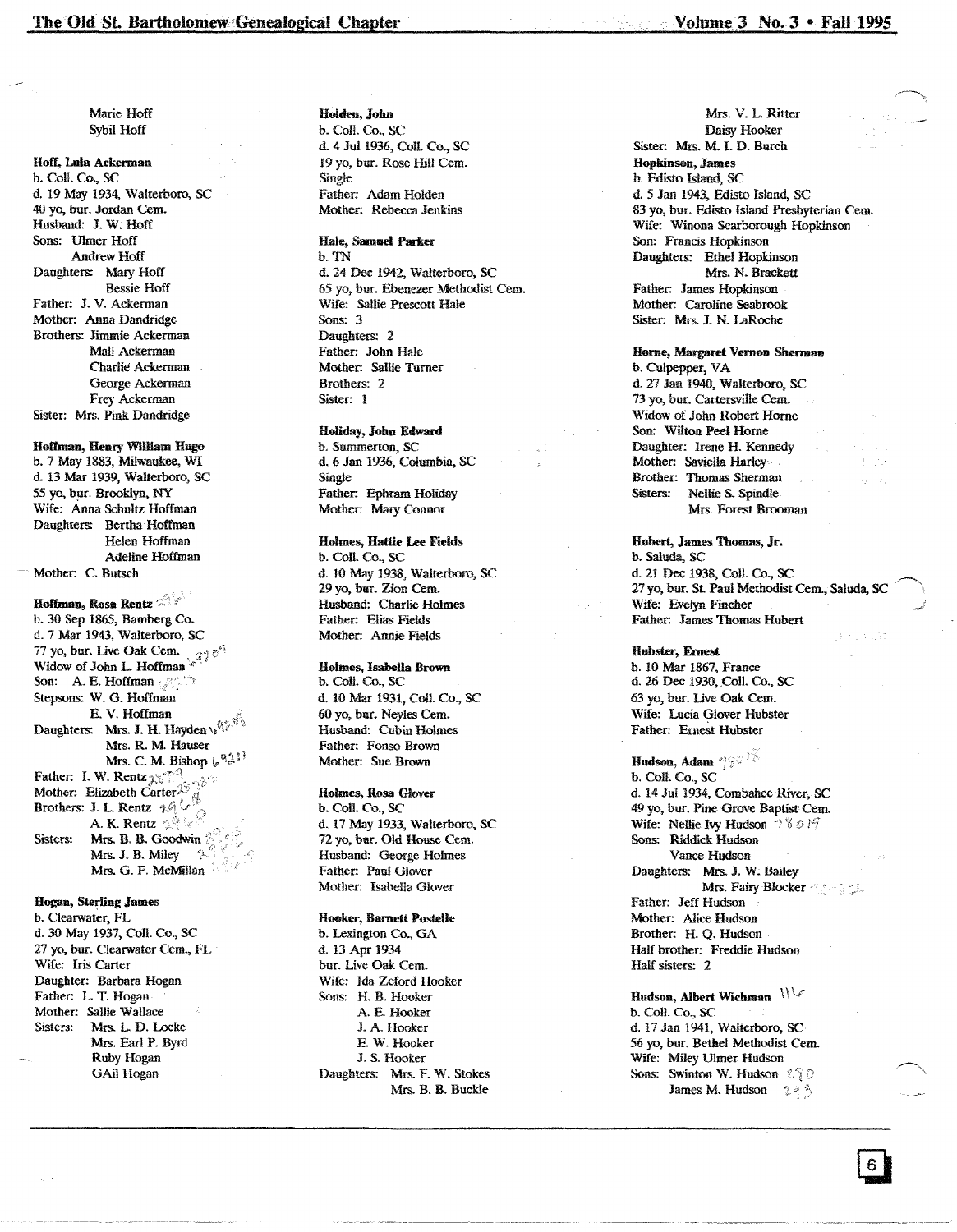**PASSAS** 

Albert W. Hudson Carlisle G. Hudson Daughters: Mrs. W. H. Lee Mrs. R. W. Breland Father: Henry W. Hudson Mother: Mildred Herndon Brothers: J. E. Hudson P. S. Hudson L. B. Hudson Mrs. J. J. Breland Sisters: Mrs. T. J. Beach shiridas

Hudson, Baby Girl b. 14 Aug 1930, Walterboro, SC d. 14 Aug 1930, Walterboro, SC bur. Sandy Dam Methodist Cem. Father: Charlie Hudson Mother: Sue Fraser

**Hudson, Charlie Washington** b. Coll. Co., SC d. 22 Jan 1939 32 yo, bur. Larisy Cem. Wife: Dorothy Fraser Son: Charlie Hudson, Jr. Daughters: Rubie Mae Hudson Lillian Hudson Father: Vanburien Griffin Mother: Maggie Hudson **Brothers: Palmer Hudson** Isiah Hudson Sisters: Mrs: Barney Spell Research Hold Color Mrs. L. B. Spell Mrs. Curtis Bunton

Hudson, Daisy Lee b. 15 Aug 1882, Ruffin, SC d. 25 Jan 1941, Ruffin, SC 58 vo. bur. Mt. Tabor Methodist Cem. **Single** Father: George Wesley Hudson Mother: Mary Elizabeth Crosby Brother: Percy W. Hudson Sisters: Tiny A. Hudson Nellie Breland

Hudson, George L. A b. Coll. Co., SC d. 1 Jun 1938, Columbia, SC 35 yo, bur. Tabor Methodist Cem. Wife: Mary Lee M. Hudson Daughter: Virginia Ann Hudson Father: J. E. Hudson  $\eta \otimes \langle \hat{\cdot} \rangle$ Mother: Hattie Herndon Brothers: F. W. Hudson  $\gamma$ . F. J. Hudson 49%1 Henry Hudson Mrs. R. E. Fisk  $\phi$ Sisters: Mrs. H. N. Padgett Mrs. Alton Dubois  $\mathbb{C}^3$ Mrs. Cecil Crosby and Mrs. W. E. Hoats Assis Thelma Hudson An S

Mrs. Billie Snipps 오셨으면 [ Hudson, Henry Richard Asbury & b. Coll. Co., SC d. 5 Sep 1943, Coll. Co., SC 77 yo, bur. Doctor's Creek Baptist Cem. Wife: Alice Breland Hudson was 35 Sons: E. P. Hudson  $\gamma \wedge \mathbb{A}$ A. E. Hudson of 159 Daughters: Lillie Irene Hudson Mrs. W. D. Breland  $\psi$   $\mathbb{W}^0$ Father: Atwell Hudson Mother: Susan Laricy Brother: K. K. Hudson Sister: Mrs. C. H. Berry

Hudson, Hettie Bryan b. Coll. Co., SC d. 4 Oct 1937, Coll. Co., SC 65 vo, bur. Bethel Methodist Cem. Husband: W. B. Hudson Father: Dick Bryan Brothers: Berry Bryan David Bryan **Della Thomas**  $\sqrt{8}$ Sisters: Mrs. Robert DuBois

**Hudson, James Curtis** b. Coll. Co., SC d. 2 Nov 1940, Coll. Co., SC 82 yo, bur. Pine Grove Baptist Cem. Widower of Emma Stanly Hudson Son: Daniel B. Hudson Daughters: Mrs. Holmon Benton Mrs. W. M. Blocker Mrs. G. T. Benton Mrs. M. Edgar Thomas Mrs. D. L. Crosby Father: Daniel Hudson Brothers: Charles W. Hudson **Andrew Hudson** 

**Hudson, James David** b. Coll. Co., SC d. 11 Feb 1935, Coll. Co., SC 77 yo, bur. Bethel Methodist Cem. Married Sons: A. W. Hudson W. L. Hudson J. A. Hudson E. P. Hudson Daughters: Mrs. A. E. Strickland Mrs. R. M. Goodwin Father: William Hudson Mother: Polly Beverly

Hudson, Maggie Mary b. Coll. Co., SC d. 4 Mar 1941, Coll. Co., SC 57 yo, bur. Larisy Cem. Single Father: Henry Hudson Mother: Martha Hudson

Sons: Palmer Hudson Isiah Hudson Daughters: Mrs. H. B. Spell Mrs. J. C. Bunton Mrs. L. B. Spell

Hudson, Mamie Morris b. Coll. Co., SC d. 5 Jan 1932, Coll. Co., SC 44 yo, bur. Bethel Methodist Cem. Husband: K. K. Hudson Sons: Heyward Hudson **Blease Hudson** K. K. Hudson, Jr. Father: Henry Morris Mother: Victoria Warren Sister: Mrs. D. V. Litchfield Half sisters: Mrs. J. E. W. Morris Mrs. M. Breland Mrs. Lizzie Roland

**Hudson, Mildred Herndon** b. Nov 1852, Coll. Co., SC d. 7 Jul 1931 77 yo, bur. Bethel Methodist Cem. Widow Sons: J. E. Hudson A. W. Hudson Dr. R. A. Hudson P. S. Hudson Lee B. Hudson Daughters: Maggie Breland **Etta Beach** Father: John Herndon Mother: Mary Maxev Brothers: W. P. Herndon Laurence Herndon

(西見殿記)

Hudson, Nellie Ivy b. Coll. Co., SC d. 19 Aug 1936, Walterboro, SC 48 yo, bur. Pine Grove Baptist Cem. Widow of J. Adam Hudson Sons: Vance Hudson Riddick Hudson Daughters: Mrs. J. W. Bailey Mrs. Fairey Blocker Father: J. P. Hudson Mother: Nickey Elizabeth Benton Brothers: Archie Hudson Lawtie Hudson **Ernest Hudson Rufas Hudson** Sisters: Mrs. J. M. Jones Mrs. Russell Bazzle Nora Hudson Mrs. Hubert Bunton

(to be continued in next issue)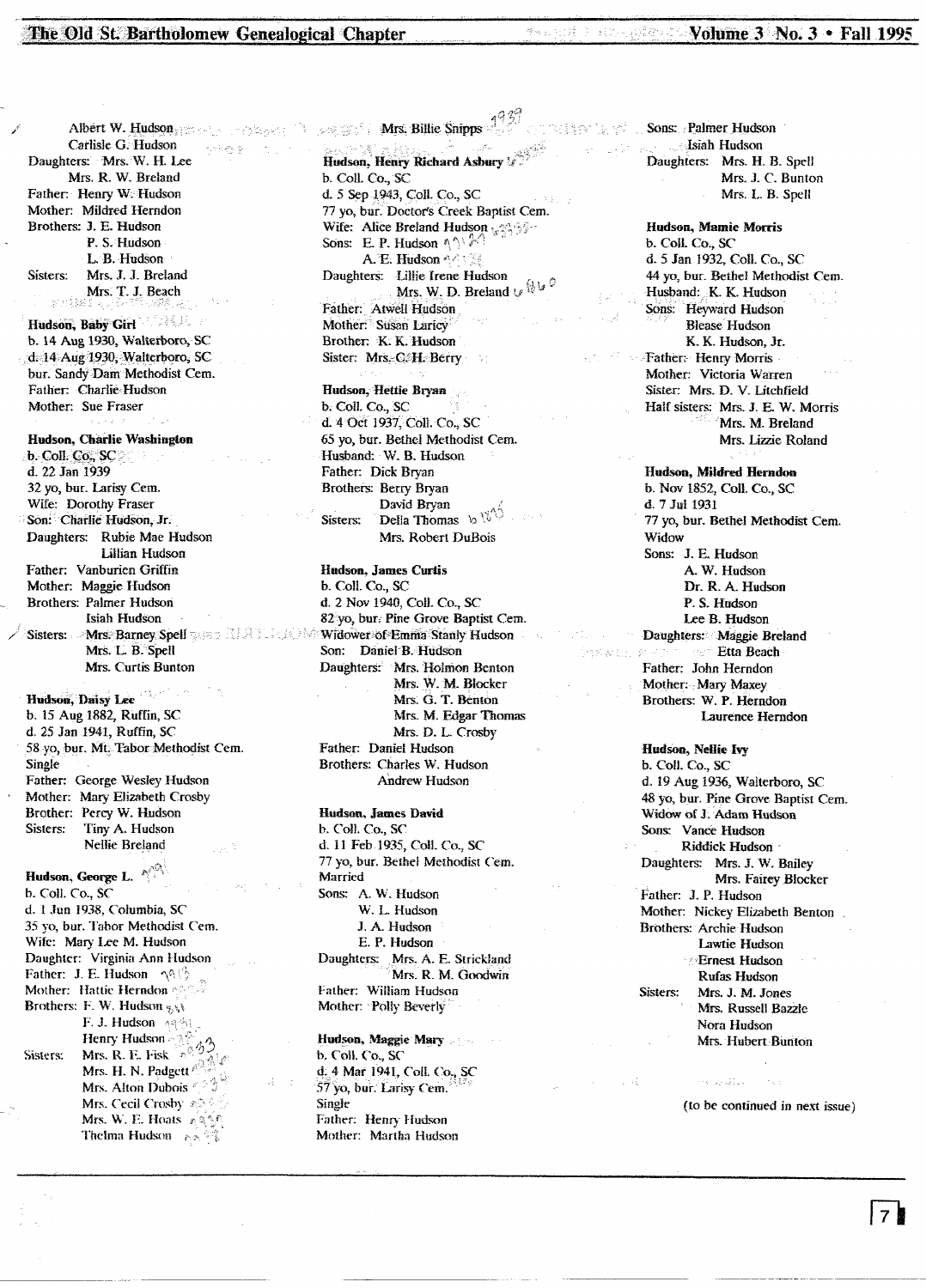. .

# Excerpts from the Walterboro News, Colleton Press, Colleton Democrat, Colleton Standard, and the Colleton News • 1875-1909

(extracted by Doris M. Lucas)

# MARRIAGES

Miss Ada RITTER and Mr. Richard CROSBY were married by Reverend W. R. HIOTT at the home of the bride's father, Mr. Morton Ritter, on December 1,1889. Also, at the same time, Miss Louisa RITTER and Mr, Sidney JORDAN were married.

Miss Daisy GLOVER was married to Mr. Walter C. GLOVER on December 5, 1889. The ceremony was performed by Reverend C. W. CREIGHTON.

On October 4,1890, Miss Pauline STROMAN, daughter of P. A. Stroman, was married to W. H. SNEAD.

Miss Lottie HENDERSON, daughter of Colonel and Mrs. C. G. Henderson, married Reverend T. P. BURGESS Of Charleston on October 28, 1890.

Miss Rosa FICKLING and Mr. B. G. PRICE were married on November 18, 1899. Mr. Price is the proprietor of the Colleton Press.

#### DEATHS

In September of 1875 while sleeping near the fire in his house near Walterboro, Gabe MOULTRIE caught fire and was so severly<br>burned that he died only a few days afterward burned that he died only a few days afterward. ing Kilat

Mrs. D. W. GRANT, wife of Reverend D. W. Grant, of Sandy Dam, died in October of 1889 and was buried at Sandy Dam Methodist Church.

Miss Annie SLOMAN died in mid-October of 1889 at the home of Mr. A. W. O'BRYAN. She was buried at Black Creek Baptist Church.

Mr. James SANDERS of Hendersonville died in mid-October of 1889 and was buried at Live Oak Cemetery.

Mrs. Annie LYONS, wife of W. J. Lyons, was buried at Sandy Dam Methodist Church in late October of 1889.

Mrs. G. W. JOHNSON, from the Fork of the Salkehatchie, died on October 30, 1889, and was buried in Kingstree.

Mr. H. R. STEPHENS and Mr. Tom ADAMS died in October of 1889.

Mr. Hary SPENCER, son of W. T. Spencer of Salkehatchie, died in an accident in early November 1889.

Mrs. Thomas LARSEY of Sandy Dam died on December 28, 1889.

Mrs. R. B. JENKINS, widow of "Bub" Jenkins, died on December 29, 1889, and was buried in Live Oak Cemetery.

Mr. W. D. STROBLE died in an accident at Quagkenbush's Mill in December 1889. He leaves a wife and two small children.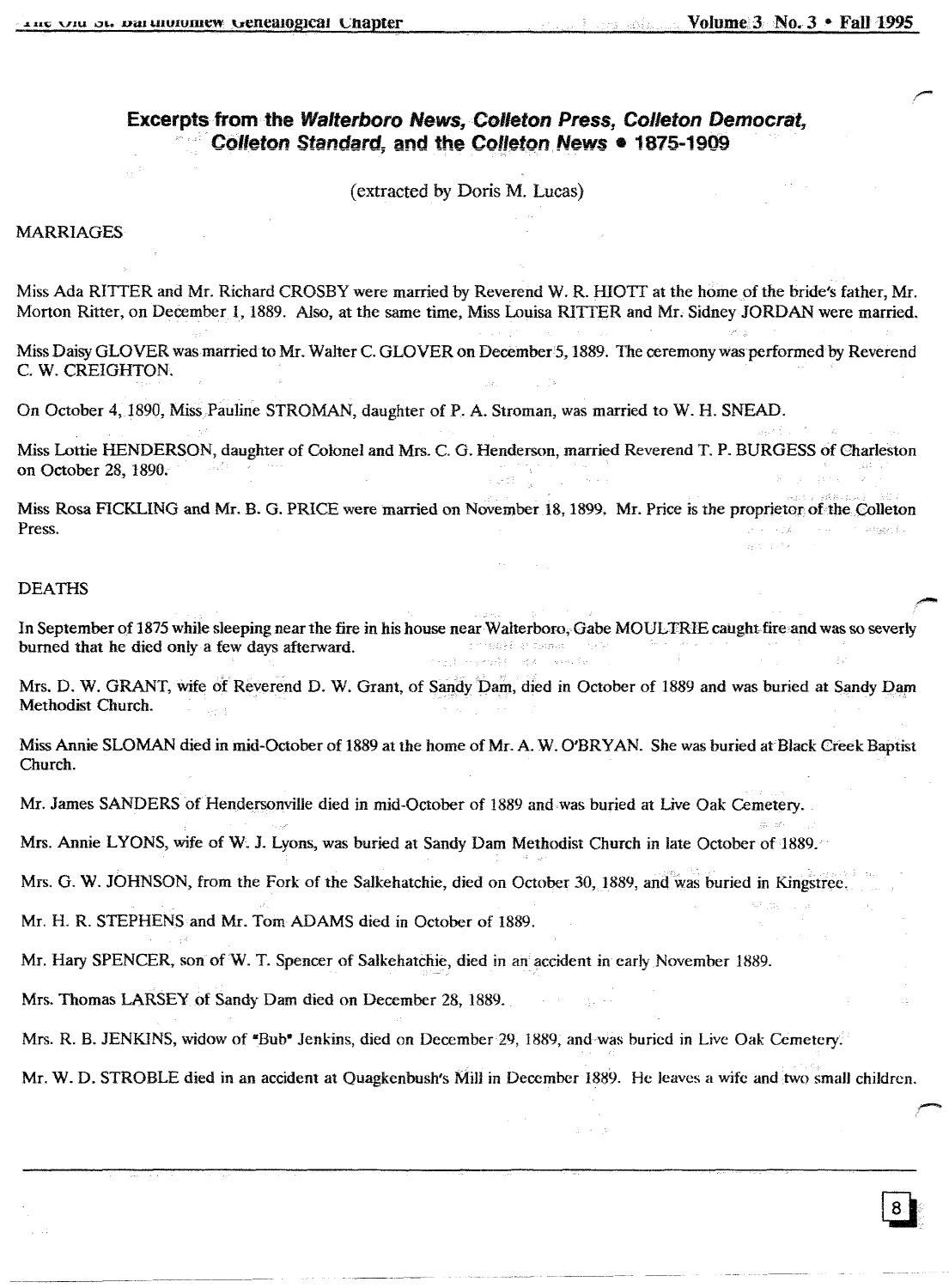| The Old St. Bartholomew Genealogical Chapter                       | Volume 3 No. 3 . Fall 1995 |
|--------------------------------------------------------------------|----------------------------|
|                                                                    | 「外庭の数え」 さんしょう にくぎょういく      |
| Queries                                                            |                            |
| BRODERICK (BROADERICK), CROSBY, HERNDON, SINEATH, THOMPSON, WARREN |                            |
| Marlene Muzii, 1252 Billie Court, Merced, CA 95340                 |                            |

Looking for any information on William CROSBY, born 1825, who married Rebecca Clementine GEORGE. He served in the 24th Regiment, S. C. Vol. Inf., Co. E. He died in Ruffin, S. C., in August 1894. His wife Rebecca was born 22 Aug 1842; her mother was Susana George, who was born in S. C. William and Rebecca Crosby were listed in the 1870 Census in Scott Township in Collecon County. Their daughter was Georgiana Crosby.

Also seeking information on James THOMPSON, who married Georgiana Crosby (born 1867). His father may have also been named James and his mother was Mary WARREN.

Their daughter, Mary THOMPSON (born 1892) married William BROADERICK (born 1890). William Broaderick's parents were Mike Broderick and Betsy HERNDON. They had sons named Calvin Broderick, Perry Broderick (who also married a Herndon-Julia Rebecca Herndon), and William Broderick.

Betsy Herndon's parents were Duffie Herndon and Selie SINEATH. Betsy Herndon had a brother Rip Herndon who has many descendants in Colleton County.

|                                                    | Provincial Constantino Art                                                  |                                                                                                               |
|----------------------------------------------------|-----------------------------------------------------------------------------|---------------------------------------------------------------------------------------------------------------|
|                                                    | The Old St. Bartholomew Chapter<br>108 James Street<br>Walterboro, SC 29488 |                                                                                                               |
| New Member Application                             |                                                                             |                                                                                                               |
| Name                                               |                                                                             | Phone                                                                                                         |
| Address                                            |                                                                             |                                                                                                               |
| $City$ <sub>__</sub>                               |                                                                             | State <u>Lip Code</u>                                                                                         |
|                                                    |                                                                             | Individual Membership Open to any individual interested in genealogy upon payment of annual dues  \$12        |
|                                                    |                                                                             | Associate Membership Available to anyone who holds membership in another chapter of SCGS  \$8                 |
|                                                    |                                                                             |                                                                                                               |
| submit articles for consideration for publication. |                                                                             | Membership is for a calendar year from January through December. Members are entitled to place queries and to |